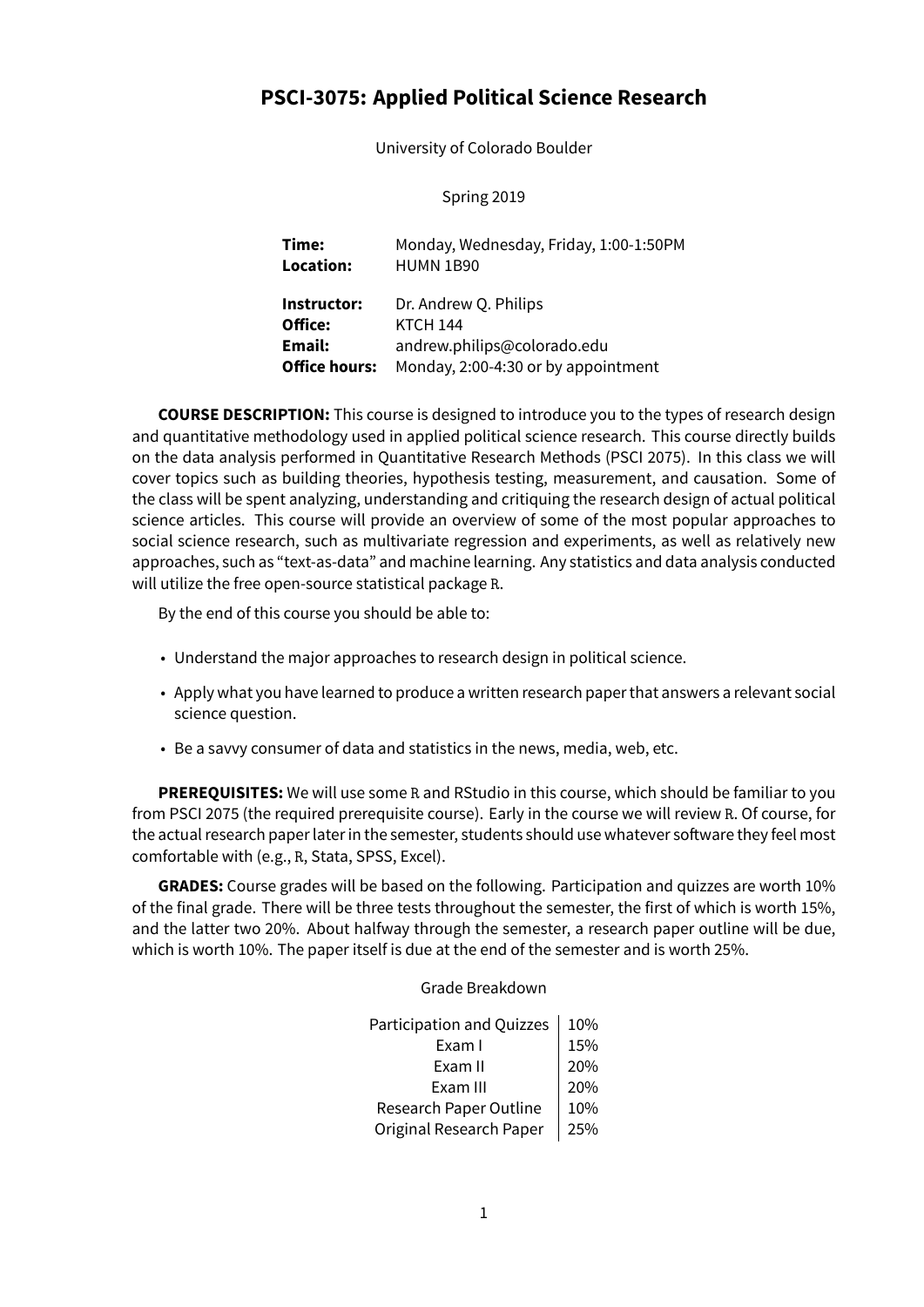The following scale will be used to turn numerical grades into letter ones. Note that I will round up a letter should your grade fall on the number (but on or above 0.5) between two letters (e.g., 89.5 up to 90 rounds up to an A-). There are no opportunities for extra credit.

Grade Scale

 $A$  | 95-100  $A - 90-94$  $B+$  87-89  $B$  84-86  $B - 80 - 83$  $C+$  77-79  $C$  | 74-76  $C-$  70-73  $D+$  67-69  $D \mid 64-66$  $D - 60 - 63$  $F | 0-59$ 

**Participation:** Participation is an integral component of undergraduate courses. Students are expected to come to every class *having already read the assigned readings for that day*, and should be prepared to discuss them. Some of the course material covers difficult topics, so please stop me if you have any questions.

**Quizzes:** To encourage attendance and ensuring students are completing the required readings, several quizzes will be held throughout the semester.

**Exams:** There will be three in-class exams held throughout the semester. These are cumulative, but will mostly focus on what we have covered in class recently. I will provide study guides before each exam, and will allocate some class time towards answering questions on the class day before the exam.

**Research Paper and Outline:** The largest graded portion of the class revolves around a research paper, to be written towards the end of the semester. This will involve choosing an important research question to answer. This paper will be in the format of most social science papers (e.g., introduction, literature review, theory, hypotheses, testing of hypotheses, discussion and conclusion). Throughout the semester, we will craft your research paper using an outline (due about halfway through the semester) and a discussion on appropriate data sources from which to test your empirical expectations. Papers will be due near the end of the semester. We will discuss the research paper and outline more fully in class.

**Contact, Office Hours, and TA:** My office hours are on Mondays, 2:00-4:30. If there is a schedule conflict, we can also meet by appointment, but you *must email me at least 24 hours in advance*. I encourage you to come by office hours if you need help in the class; this is especially important early in the semester since we build upon what we have learned throughout the course. If you send me an email you can generally expect a response within 24 hours on business days. My email is: andrew.philips@colorado.edu.

While there is no in-class teaching assistant, the Political Science department has an undergraduate Methods Lab Coordinator, Carey Stapleton (carey.stapleton@colorado.edu). He can assist students needing help in the quantitative courses. His office hours are on Tuesday, Wednesday, and Thursday, from 10:00AM-5:00PM, in KTCH 233.

**Attendance and Late Policy:** Attendance is a key component of succeeding as an undergraduate.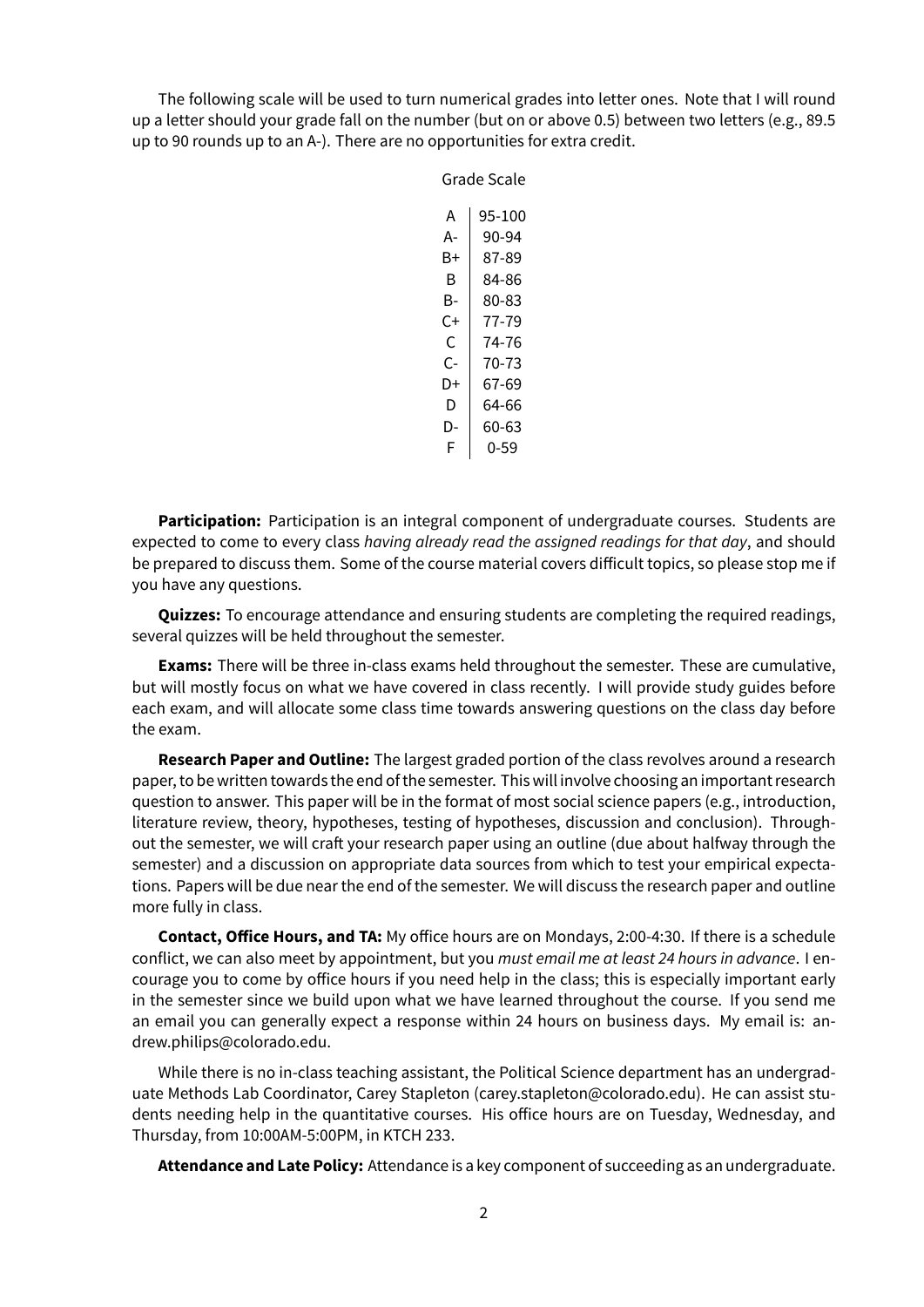Attendance is mandatory, with the exception of university-excused absences.

Assignments are due on the day listed in the syllabus. Late assignments will be assessed a 10 point penalty per day (i.e., a paper scoring a 95 would receive an 85 if turned in one day late, 75 if two days,...). Assignments not turned in after 3 days will receive a score of zero.

**Required Texts:** There are two required textsfor this course. Any additional readings will be made available to you as needed. I will put all additional readings on the Canvas course website.

- Kellstedt, Paul and Guy D. Whitten. 2018. *The fundamentals of political science research*. Cambridge University Press.  $3^{rd}$  edition. ISBN: 1316642674.
- Pollock III, Philip H. and Barry C. Edwards. 2017. *An R companion to political analysis*. CQ Press.  $2^{nd}$  edition. ISBN: 1506368840.

Note that it is expected to read the week's required readings *before* coming to class.

**Tentative Schedule:** Below is the schedule. Note that this is subject to change (see the "Syllabus Changes" section)

#### **Week 1:**

Syllabus and course overview, how do we study politics, and what is a theory? Required Readings:

- *The fundamentals of political science research* (henceforth FPSR), Chapters 1 and 2
- *An R companion to political analysis* (henceforth R-Companion), Introduction and Chapter 1

### **Week 2 and Week 3:**

Review of R, probability and statistics Required Readings:

• FPSR Ch. 6

Suggested Readings:

- Venables, W. N., D. M. Smith, and the R Core Team. 2017. "An introduction to R."
- Philips, Andrew Q. 2017. "R: A brief introduction"

#### **Week 4:**

Causality and the four causal hurdles, research design, and measurement

Required Readings:

- FPSR Ch. 3-5
- R-Companion, Chapters 2 and 3
- *The Economist*. "Is pregnancy in America much deadlier than in other rich countries?" Available at: [https://www.economist.com/news/united-states/21725832-question-harder-answer-you-might-think-pregnancy-america](https://www.economist.com/news/united-states/21725832-question-harder-answer-you-might-think-pregnancy-america-much-deadlier)[much-deadlier](https://www.economist.com/news/united-states/21725832-question-harder-answer-you-might-think-pregnancy-america-much-deadlier).

Suggested Readings:

• Geddes, Barbara. 1991. "How the cases you choose affect the answers you get: Selection bias in comparative politics." *Political Analysis* 2: 131-150.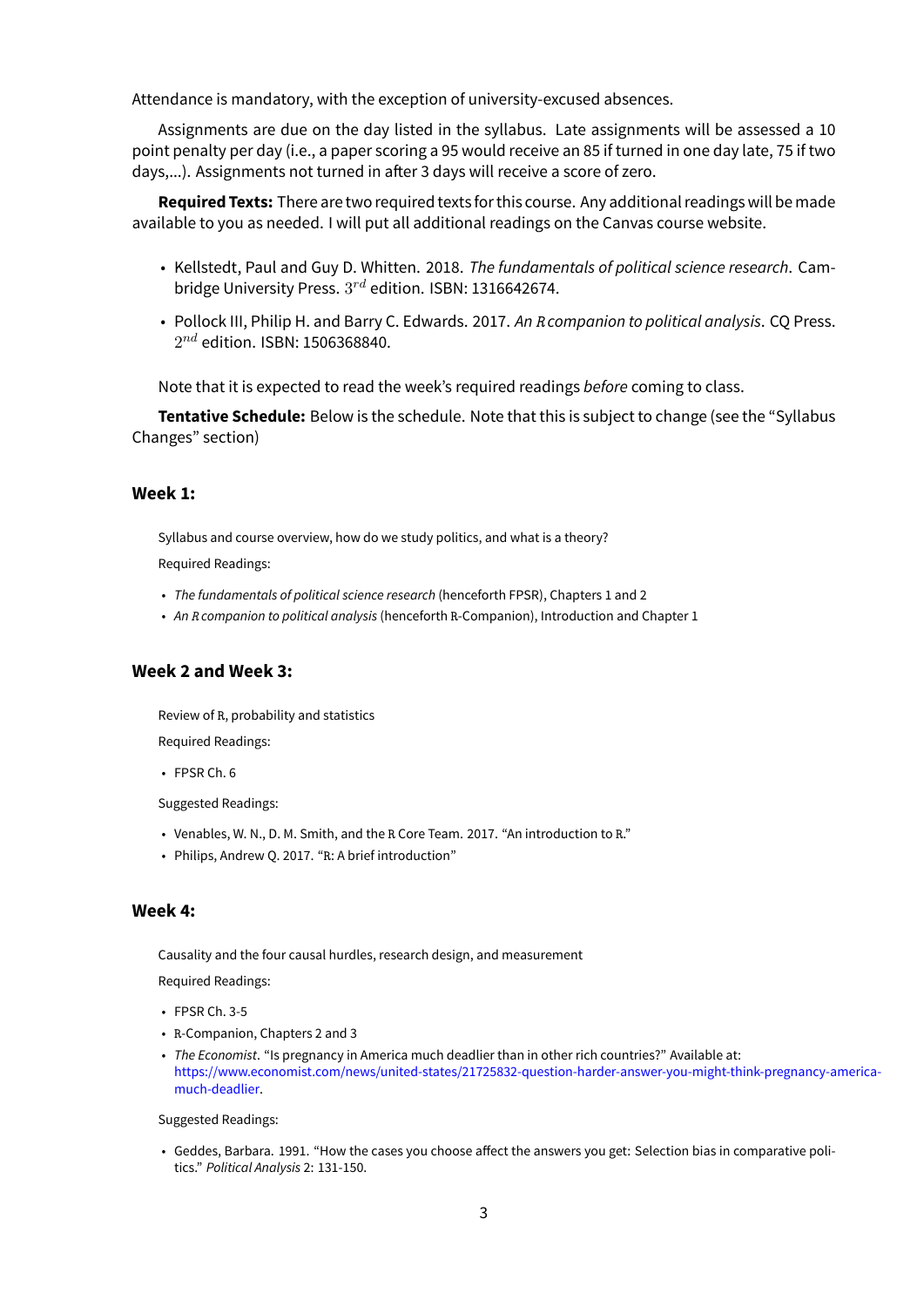### **Week 5:**

Statistical significance and hypothesis testing

Required Readings:

- FPSR Ch. 7
- R-Companion, Chapters 4-7
- Gelman, Andrew and Hal Stern. 2006. "The difference between 'significant' and 'not significant' is not itself statistically significant." *The American Statistician* 60(4): 328-331.

Recommended Readings:

• *The Economist*. "Are results in top journals to be trusted?" Available at: [https://www.economist.com/blogs/freeexchange/2016/01/fudging-hell.](https://www.economist.com/blogs/freeexchange/2016/01/fudging-hell)

### **EXAM I: Friday, Feb 15**

#### **Week 6:**

Bivariate and multivariate regression and interpretation

Required Readings:

- FPSR Ch. 8 and 9
- R-Companion, Chapters 8 and 9 (Ch. 9, only up to p. 151)

#### **Week 7:**

Regression diagnostics and violations of the regression assumptions

Required Readings:

• FPSR Ch. 10 (pp. 232-244)

### **Week 8:**

Dichotomous and categorical variables and interactions. **Discussion of research paper outline**

Required Readings:

- FPSR Ch. 10 (pp. 220-229)
- R-Companion, Chapter 9 (p. 151 onwards)
- Brambor, Thomas, William Roberts Clark and Matt Golder. 2006. "Understanding interaction models: Improving empirical analyses." *Political Analysis* 14: 63-82.

#### **Week 9:**

Limited dependent variables and the visual display of information. **Research paper outline due FRIDAY, MARCH 15 BY 11:59PM**

Required Readings:

- FPSR Ch. 11 (pp. 247-254)
- R-Companion, Chapter 10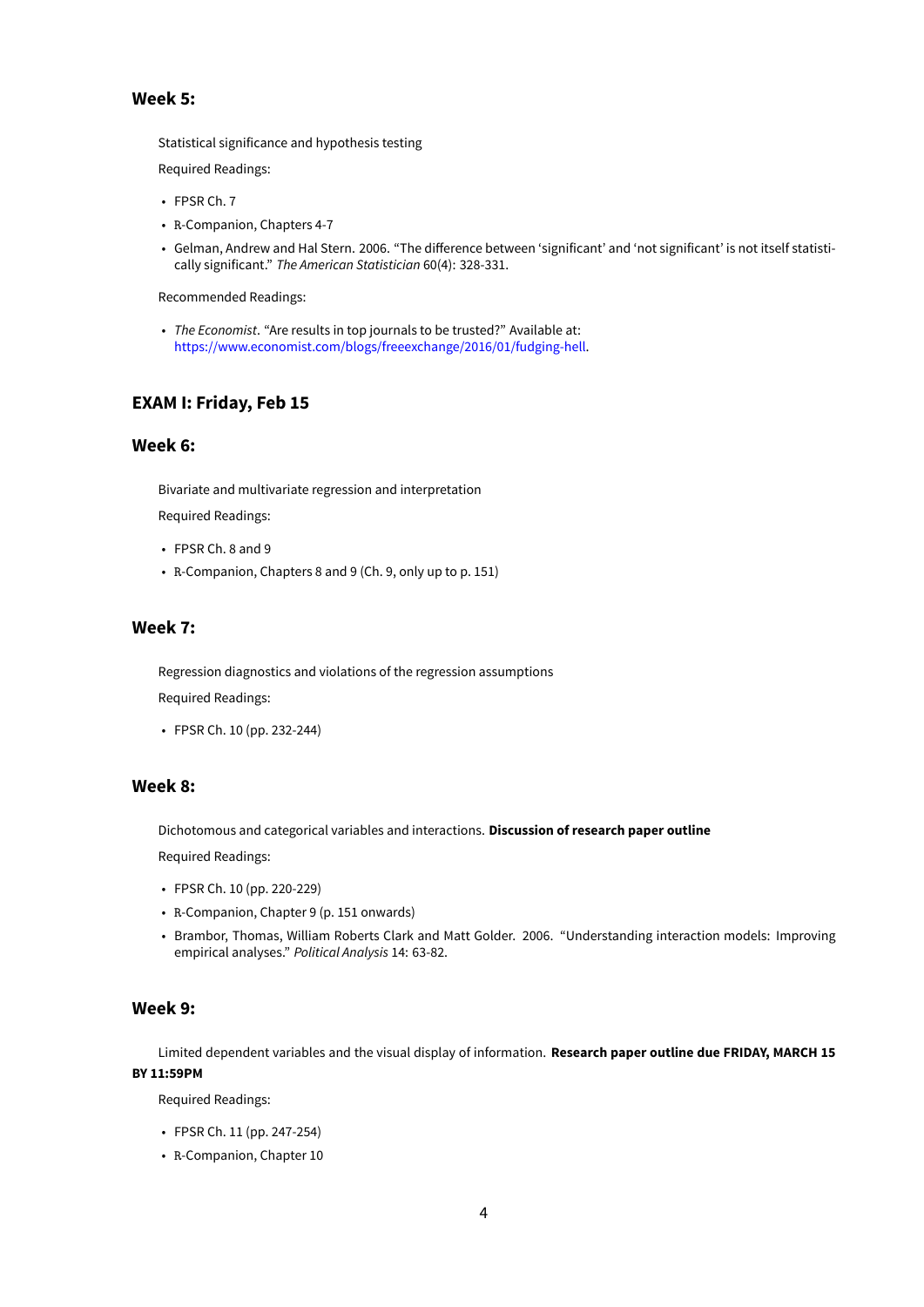• Kastellec, Jonathan P. and Eduardo L. Leoni. 2007. "Using graphs instead of tables in political science." *Perspectives on Politics* 5(4):755-771.

Recommended Readings:

• *Skim:* Wickham, Hadley. 2010. "A layered grammar of graphics." *Journal of Computational and Graphical Statistics* 19(1):3-28.

### **Week 10:**

Datasets, cleaning and working with data

Required Readings:

- R-Companion, Chapter 11 (pp. 189-198)
- Herrera, Yoshiko and Devesh Kapur. 2007. "Improving data quality: Actors, incentives, and capabilities." *Political Analysis* 15(4): 365-386.

### **Exam II: Wednesday, Mar 20**

#### **Week 11:**

NO CLASS (Spring Break)

#### **Week 12:**

Writing a research paper

Required Readings:

- FPSR Ch. 12
- R-Companion, Chapter 11 (pp. 185-188 and p. 198 onwards)
- George Orwell, "Politics and the English Language"
- McCloskey, Donald. 1985. "Economical writing." *Economic Inquiry* 24(2): 187-222.
- *The Economist*. "Signifying nothing?" Available at: <http://www.economist.com/node/2384590>.

### **Week 13:**

Time series and experiments

Required Readings:

- FPSR Ch 11 (pp. 256-272)
- Gerber, Alan S. and Donald P. Green. 2000. "The effects of canvassing, telephone calls, and direct mail on voter turnout: A field experiment." *American Political Science Review* 94(3): 653-663.

Recommended Readings:

- You may also want to browse through this free e-book on time series analysis in R: [https://a-little-book-of-r-for-time](https://a-little-book-of-r-for-time-series.readthedocs.io/en/latest/index.html)[series.readthedocs.io/en/latest/index.html](https://a-little-book-of-r-for-time-series.readthedocs.io/en/latest/index.html)
- Olken, Benjamin A. 2007. "Monitoring corruption: Evidencefrom afield experiment in Indonesia." *Journal of Political Economy* 115(2): 200-249.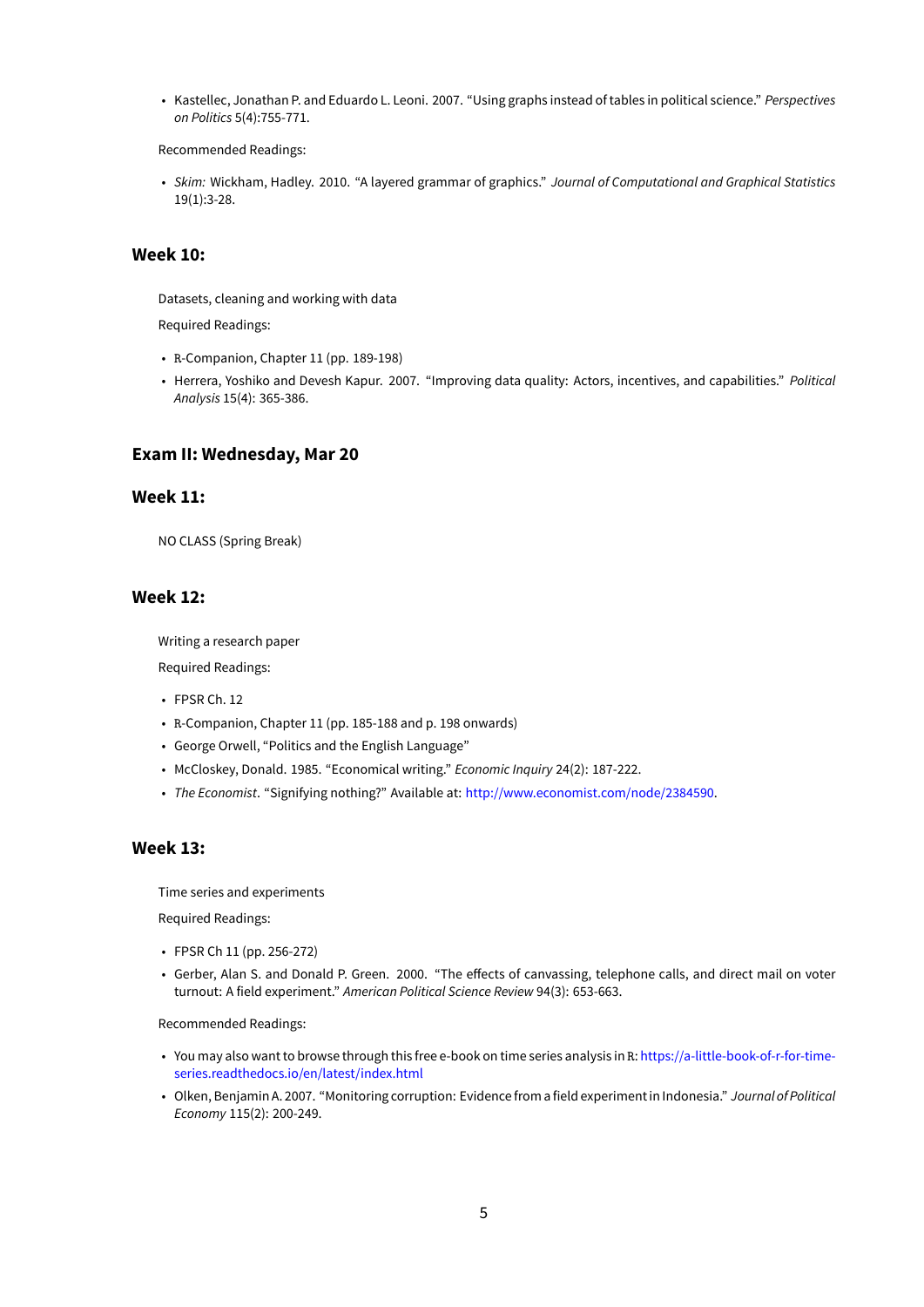### **Week 14:**

Potential outcomes framework and causal inference

Required Readings:

- <http://egap.org/methods-guides/10-things-you-need-know-about-causal-inference>
- Angrist, Joshua D. 1990. "Lifetime earnings and the Vietnam era draft lottery: Evidence from Social Security administrative records." *The American Economic Review* 80(3): 313-336.

Suggested Readings:

• Stuart, Elizabeth A. 2010. "Matching methods for causal inference: A review and a look forward." *Statistical Science* 25(1): 1-21.

### **Week 15:**

Machine learning

Required Readings:

- Grimmer, Justin. 2015. "We are all social scientists now: How big data, machine learning, and causal inference work together" *PS*: 80-83.
- *The Economist.* "Of prediction and policy." Available at[https://www.economist.com/finance-and-economics/2016/08/20/of](https://www.economist.com/finance-and-economics/2016/08/20/of-prediction-and-policy)[prediction-and-policy](https://www.economist.com/finance-and-economics/2016/08/20/of-prediction-and-policy)

# **Exam III: Friday, Apr 26**

### **Week 15:**

Text-as-data

Required Readings:

• Monroe, Burt L., and Philip A. Schrodt. 2008 "Introduction to the special issue: The statistical analysis of political text." *Political Analysis* 16: 351-355.

# **Final Paper Due: Friday, May 3 (must be uploaded to Canvas by 11:59PM)**

# **STATEMENT ABOUT STUDENTS WITH DISABILITIES**

To best accommodate students who may require alternative services, it is crucial that you contact me *early in the semester* if you need such accommodations (i.e., within the first two weeks).

# **SYLLABUS CHANGES**

I reserve the right to make changes to the syllabus during the course of the semester as needed and will make the most updated copy available to you and announce said changes during class.

**Last updated**: January 14, 2019